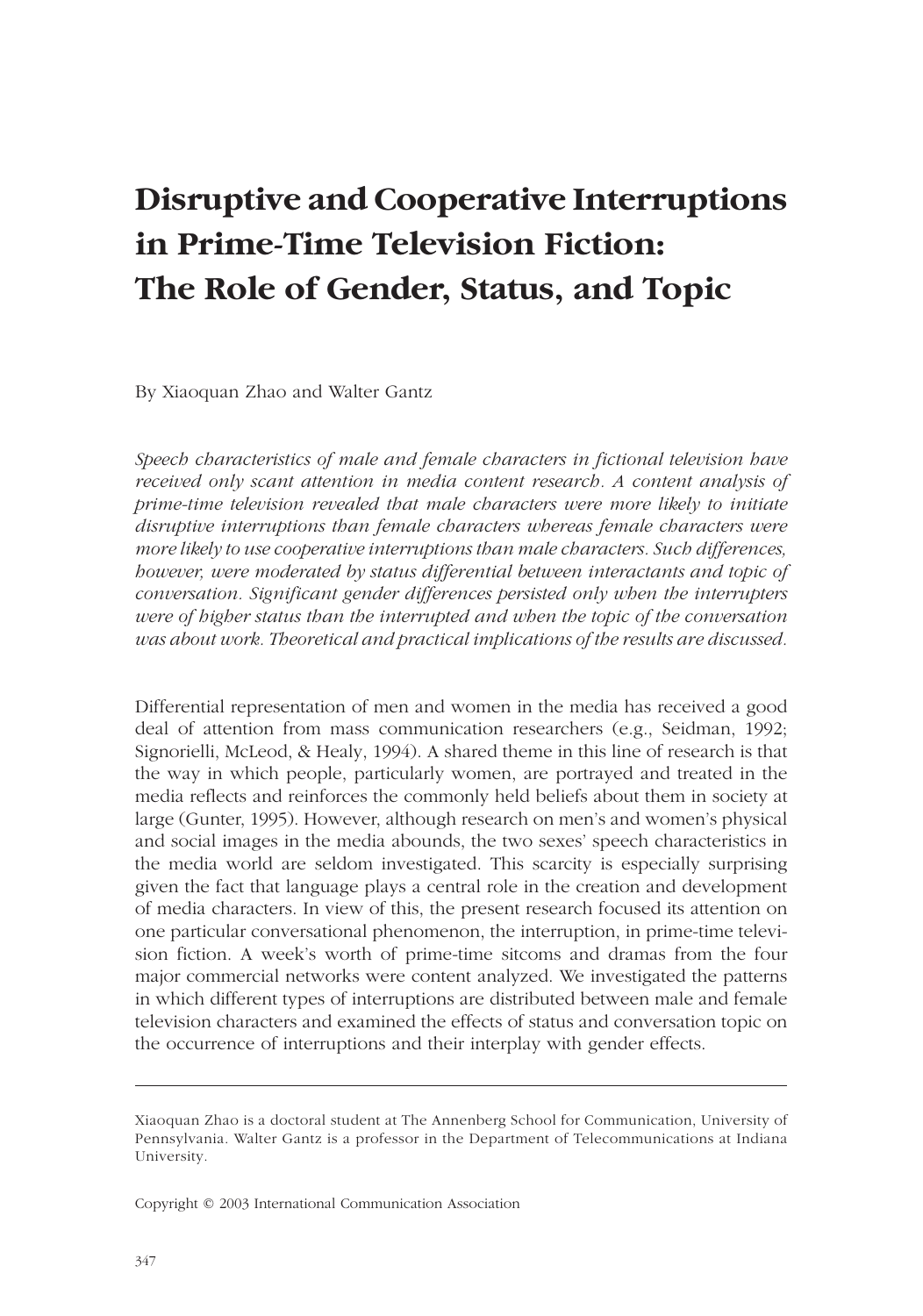#### **Rationale and Literature Review**

#### *Why Interruptions in Television Fiction?*

Studying interruptions on television is a meaningful undertaking on several accounts. First, the media often serve as guidance for audiences. Indeed, the "investigation of gender role patterns in television program content rests on the assumption that by providing an experience of how characters react to different situations, television drama functions as an orientation to the outside world" (Barbatsis, Wong, & Herek, 1983, p. 148). In this light, serious concern over television dialogue's influence on people's perceptions, attitudes, and communicative behaviors with respect to gender seems to be warranted, given the salience of television in many people's lives. Indeed, if television viewers are constantly exposed to conversations featuring, for example, an unfavorable interruption pattern for women, we have reason to suspect that the viewers' own views and behaviors might reflect this pattern in the long run.

Secondly, studying interruptions on television may add a new perspective to our understanding of gender stereotypes presented by this medium. The audience often witnesses stereotypical portrayals of women on television. However, the bulk of the research on televised female stereotypes is focused on either physical appearance (e.g., Signorielli, McLeod, & Healy, 1994), vocation (e.g., Vande Berg & Strechfuss, 1992), behavior patterns (e.g., Barner, 1999), or personality traits (e.g., Seidman, 1992). Comparatively less attention has been paid to the stereotypical language characteristics of female characters. The results of the present study, from the perspective of interruptions, may proffer empirical evidence to demonstrate the existence of gender stereotypes on television.

Thirdly, fictional television dialogue offers an additional data source for interruption research. Actually, using the media as a data source is not unusual in speech communication research and conversation analysis (e.g., Bull & Mayer, 1988; Coon & Schwanenflugel, 1996; Hutchby, 1992). The advantages of doing so are well documented in the literature. Lakoff and Tannen (Tannen, 1994) argued that "artificial dialog may represent an internalized model or schema for the production of conversation—a competence model that speakers have access to" (p. 139). In other words, compared to naturally occurring interactions, conversations in movies and fictional television may be more centrally expressive of the communicative principles (including gender-related beliefs) widely held by society members. This view was echoed by other language researchers who believe that the media, especially television drama, "provides widely available representations of language use in the real world" (Wober, 1992, p. 61, quoted in Weatherall, 1996).

#### *Defining Interruption*

Although few mass communication studies have touched upon conversational interruptions (three rare examples are Brinson & Winn, 1997; Lauzen & Dozier, 1999; Zhao, Barnett, Cai, & Crane, 2001), a rich literature on this interactional phenomenon has accumulated in the realms of social linguistics and sociology. A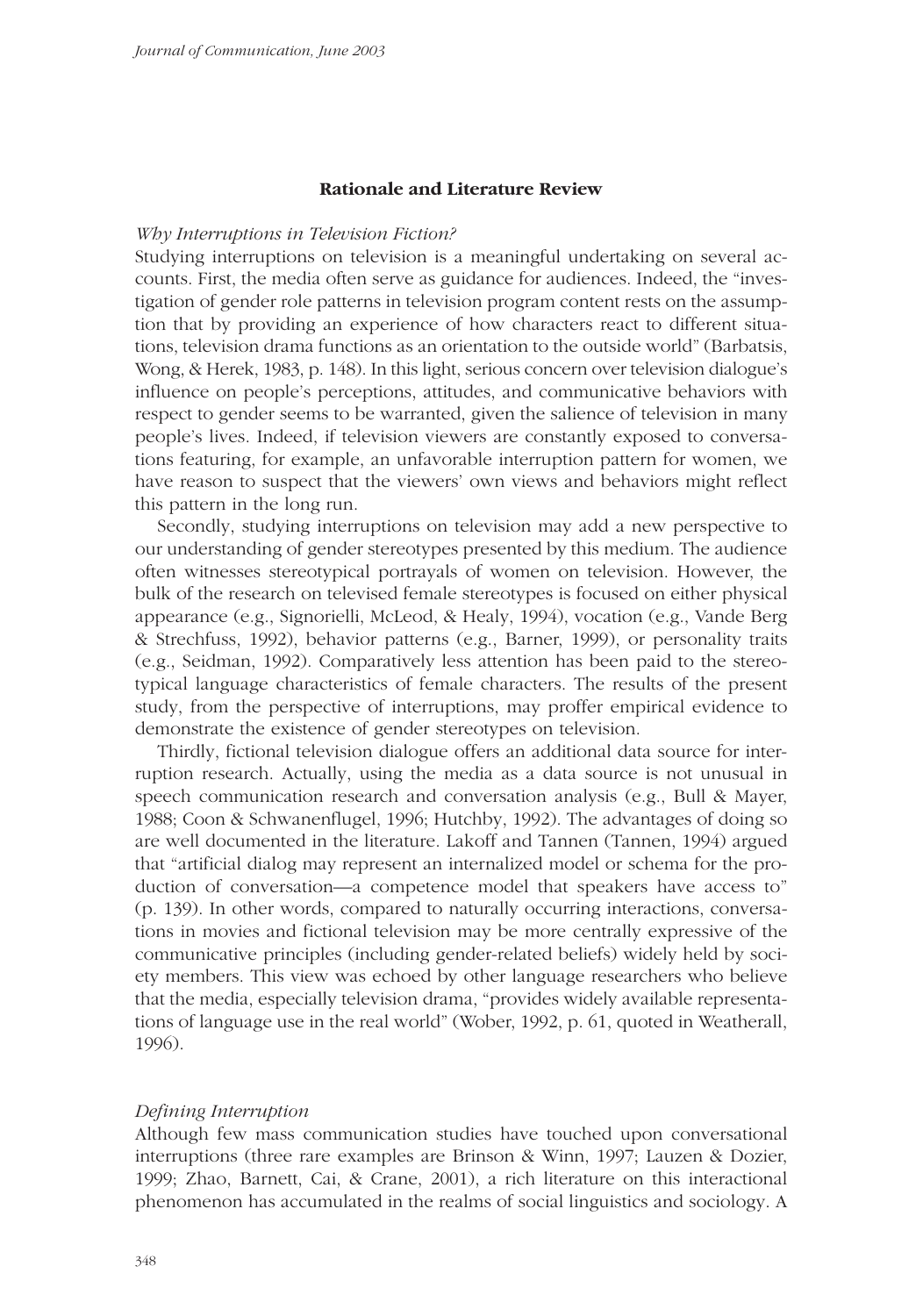widely assumed theoretical perspective in the research on conversation interruption is that of conversation analysis, a sociological approach derived from the ethnomethodological studies of verbal interaction. The cornerstone of the conversation analysis framework is the rules of turn-taking (Sack, Schegloff, & Jefferson, 1974). According to these rules, speakers take turns to contribute in a conversation, but only one person speaks at a time. The turn, thus, is not merely a segment of speech from a single person; it denotes speakership—the right to speak. Speakership switches can happen smoothly when the current speaker's turn has reached a Transition Relevant Place (TRP), such as the end of a sentence. When the second speaker simply cuts into the first speaker's turn and starts talking, rules of turn-taking are violated and an interruption happens. Based on this understanding, the present study formally defines interruption as follows: An interruption is an act in which a new speaker starts a turn while the current speaker has not yet reached a possible point of completion in his turn, to the (potential) effect that a smooth switch between speakers is made impossible.

# *Gender Differences in Interruption*

Because of the social significance of gender and the popular view that interruption is essentially an expression of power and dominance, most studies on interruptions have addressed gender differences either focally or tangentially. This tradition started with the classic study by Zimmerman and West (1975). This study found that in same-sex conversations, interruptions were rare and appeared to be evenly distributed between speakers, whereas in cross-sex conversations, almost all the interruptions  $(96\%, N = 48)$  were initiated by male speakers. These findings led the authors to conclude that "men deny equal status to women as conversational partners with respect to rights to the full utilization of their turns" and that "male dominance is exhibited through male control" of the "micro-institution" of conversation (Zimmerman & West, 1975, p. 125). Many other studies have found similarly that men interrupt more than women and, to varying degrees, have embraced this male dominance point of view (e.g., Makri-Tsilipakou, 1994; Smith-Lovin & Brody, 1989; West, 1979; West & Zimmerman, 1977; Willis & Williams, 1976). Such gender difference in interruption was also found among children, where boys tended to interrupt more than girls (Esposito, 1979; Peterson, 1986). Moreover, in a recent meta-analysis, Anderson and Leaper (1998) found that the tendency for men to interrupt more than women was significant across 43 published studies.

However, studies reporting no differences between sexes also abound (e.g., Dindia, 1987; Hannah & Murachver, 1999; Kennedy & Camden, 1983; Kollock, Blumstein, & Schwartz, 1985; Marche & Peterson, 1993; Roger & Nesshoever, 1987). In fact, some studies found women to interrupt more than men. A notable example is Murray and Covelli (1988), in which the authors collected lengthy conversations from several different settings and coded the 400 interruptions in the data using Zimmerman and West's coding instructions. They found that across contexts women interrupted far more often than men (76% vs. 24%). Thus, "contrary to the assertion of Zimmerman and West . . . women are quite capable of interruption" (p. 103).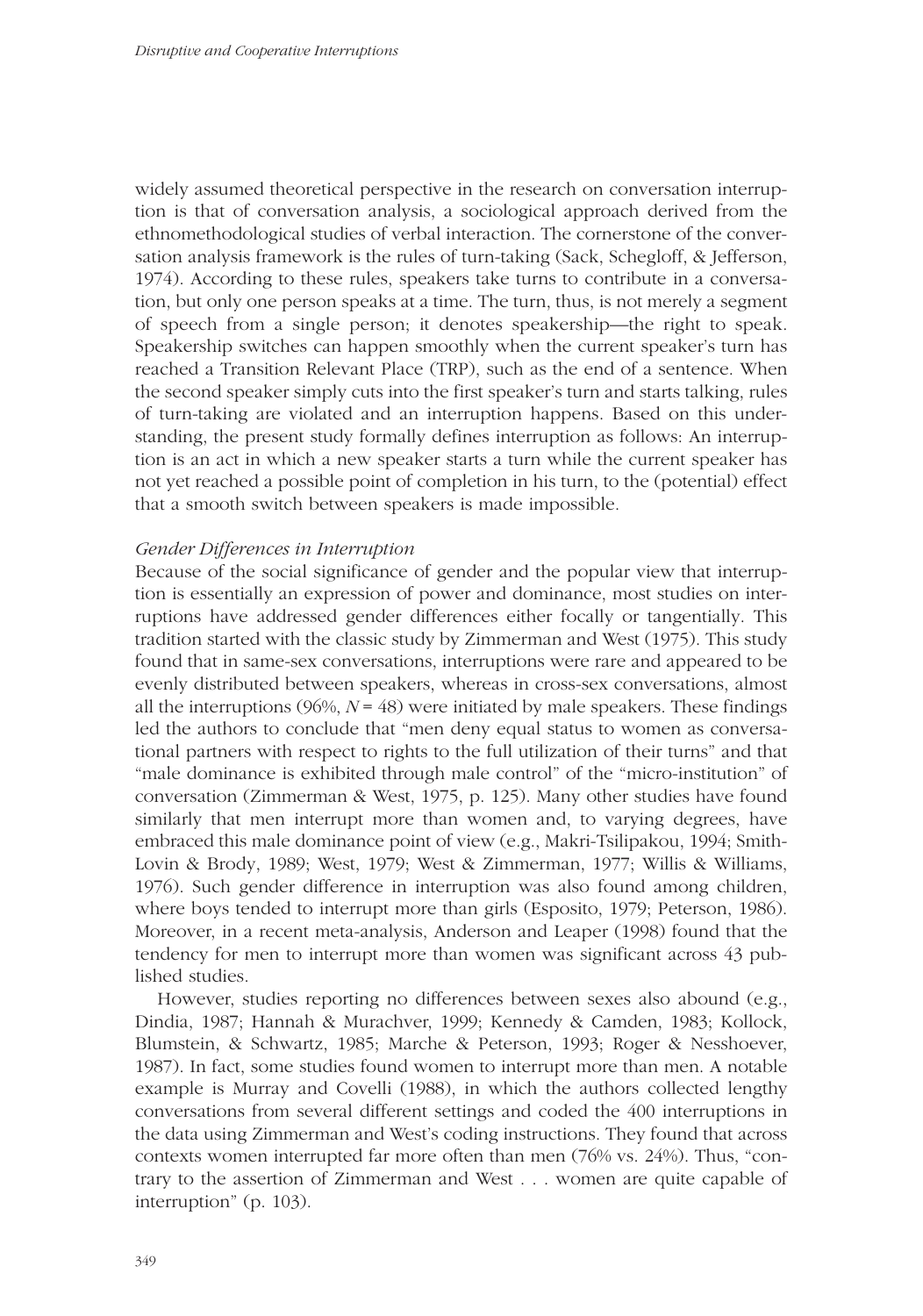Some synoptic reviews of the literature on interruption have also produced evidence against the "men interrupt more than women" proposition. In their 1989 report, Smythe and Schlueter summarized 10 studies on interruption and found that 5 of them did not find significant differences; 3 found that men interrupted women more; and 2 found that women interrupted men more. James and Clarke (1993) and Aries (1996) likewise reported that the majority of the studies they reviewed found no significant sex differences.

### *A Typology of Interruptions*

The inconsistency of findings in the research on interruption has triggered some critical reviews (Anderson & Leaper, 1998; Aries, 1996; James & Clarke, 1993). One common observation made by these reviews is that multiple conceptual and operational definitions of interruptions exist in the literature. This multiplicity of definitions conceivably has contributed to the inconsistency of research findings. At the same time, however, it also alerts researchers to the fact that interruption is a complex interactional phenomenon with rich meanings, diverse functions, and various structural features. Thus, instead of embracing a notion of interruption with uniform properties, this research has to recognize the necessity of further classifying interruptions on multiple levels.

The present study is concerned with the nature of interruptions that may vary as conversational environments vary. As early as in the 1970s, researchers began to notice that, in certain kinds of interactions (e.g., among women in rap groups), interruptions were frequent, but seldom objected to, and often seemed to be supportive and cooperative in nature (Kalcik, 1975). Many other researchers have made similar observations in their studies and noted that it is an overly simplistic view to treat interruption as an invariable symbol of dominance—interruptions are also used to show support, build rapport, and enhance solidarity in actual interactions (e.g., Dindia, 1987; Kennedy & Camden, 1983; Murata, 1994; Smith-Lovin & Brody, 1989; Tannen, 1994).

Based on such insights from previous research, the present study proposes a dichotomy distinguishing between cooperative and disruptive interruptions. Cooperative interruptions include those showing agreement or support, helping finish the current speaker's thought, or asking for clarification and elaboration. These types of interruptions either facilitate the carrying on of the present topic, or indicate rapid return of the floor to the interrupted party, and may have a potentially positive influence on the interpersonal relationship between speakers. Disruptive interruptions, on the other hand, include those showing disagreement, rejection, or simply disinterest and those geared toward subject change. These types of interruptions often serve as indications of a struggle for control over the communication, thus they have the potential to bear negatively on the interpersonal relationship between speakers.

# *Status and Topic*

Previous literature on interruption suggests that the nature and distribution of interruption may be contingent upon some subject and situational variables. One important subject variable is status. Status difference in a conversation environ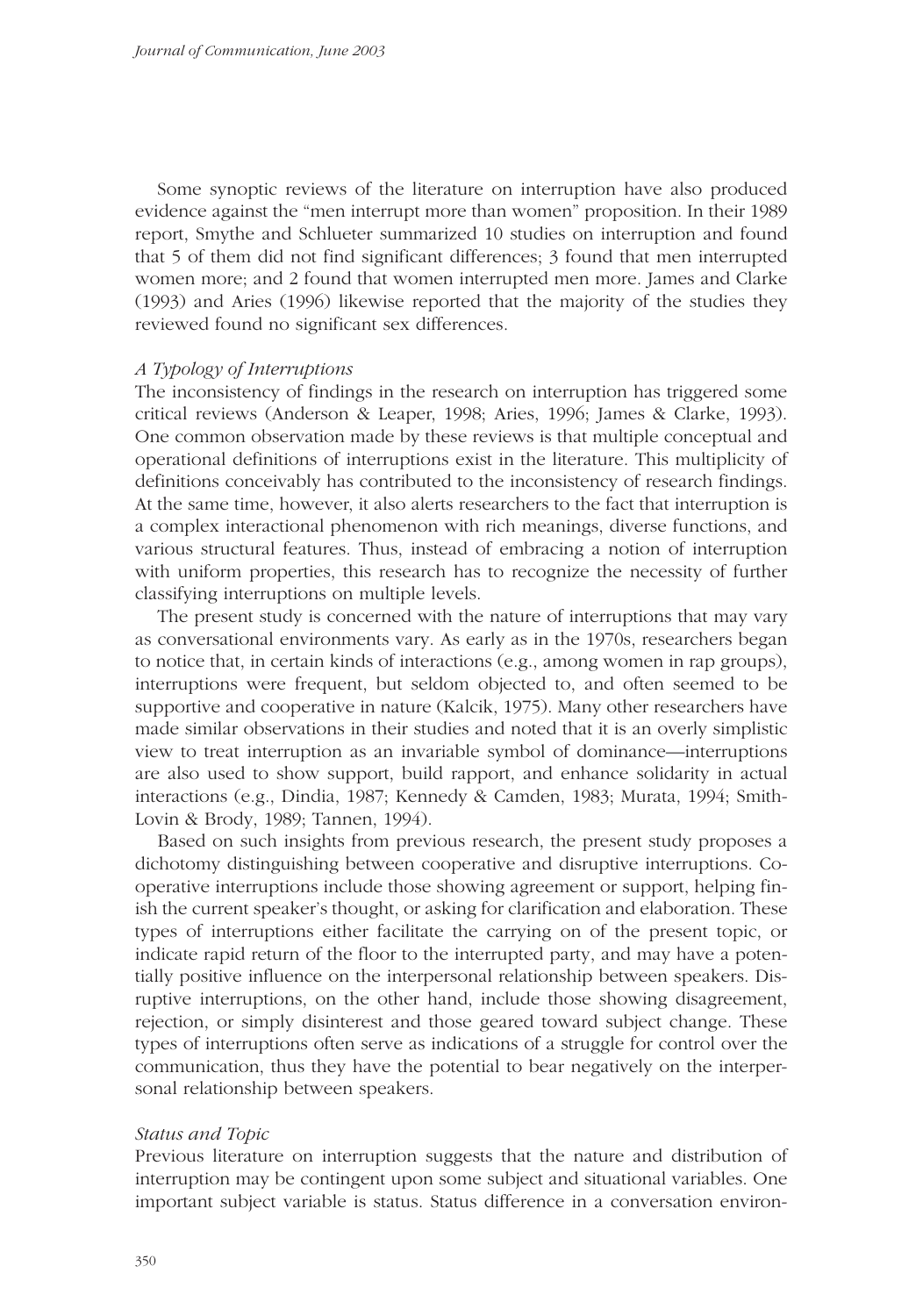ment sometimes could outweigh the effects of gender differences such that individuals with high status would interrupt lower status individuals more than the reverse, regardless of their respective sexes (Kollock, Blumstein, & Schwartz, 1985). Given the dichotomy proposed in this study, it would be interesting to see whether such powerful effects of status, if they exist in the television world, vary across different types of interruptions.

The topic of conversation also determines how interruptions are allocated between men and women. In conversations dealing with "female areas of expertise," women may perceive themselves as more authoritative and feel more justified in initiating interruptions (James & Clarke, 1993). In conversations with sex-neutral goals or tasks, however, males are likely not only to interrupt more, but also to interrupt females more than males (Smith-Lovin & Brody, 1989). Besides, when the conversation is casual and unstructured, interruptions would most likely be supportive and solidarity building than dominance related (Dindia, 1987). These findings strongly recommend that the present research also take into consideration the role of topic of conversation while looking into gender differences in interruption.

#### *Hypotheses and Research Questions*

Literature on language and gender shows that, generally, males are loud, dominating, aggressive, and straight to the point in their speech. Women, on the other hand, are gentle, friendly, polite, and use many details when conversing (Basow, 1986; Holmes, 1995; Tannen, 1994). Based on these findings, it seems reasonable to predict that men and women might be scripted to use interruptions differently in television fiction. More specifically, men in television fiction might be more inclined to use interruptions to disagree, to reject, or simply to change topic; women, on the other hand, might be portrayed to use interruptions more often to agree, to support, to ask for clarification, or to indicate interest in the current topic. Such differences between men and women have been documented in some empirical studies of naturally occurring interruptions (Chan, 1992; Makri-Tsilipakou, 1994; also see James & Clarke, 1993). It seems reasonable they also would be present in television conversations. Hence the first hypothesis:

H1: In prime-time television fiction, male characters are more likely to use disruptive interruptions whereas female characters are more likely to use cooperative interruptions.

As an interactional phenomenon, the nature of interruptions may also be influenced by the sex of the targeted individual. Literature specifically dealing with this issue is meager and short of reliable conclusions (James & Clarke, 1993). In view of this, the present study will propose a general research question rather than a specific hypothesis to examine the role of interruptee gender in the organization of interruptions in television conversations:

RQ1: What is the relationship between the sex of the interruptee and the type of the interruption in prime-time television fiction dialogue?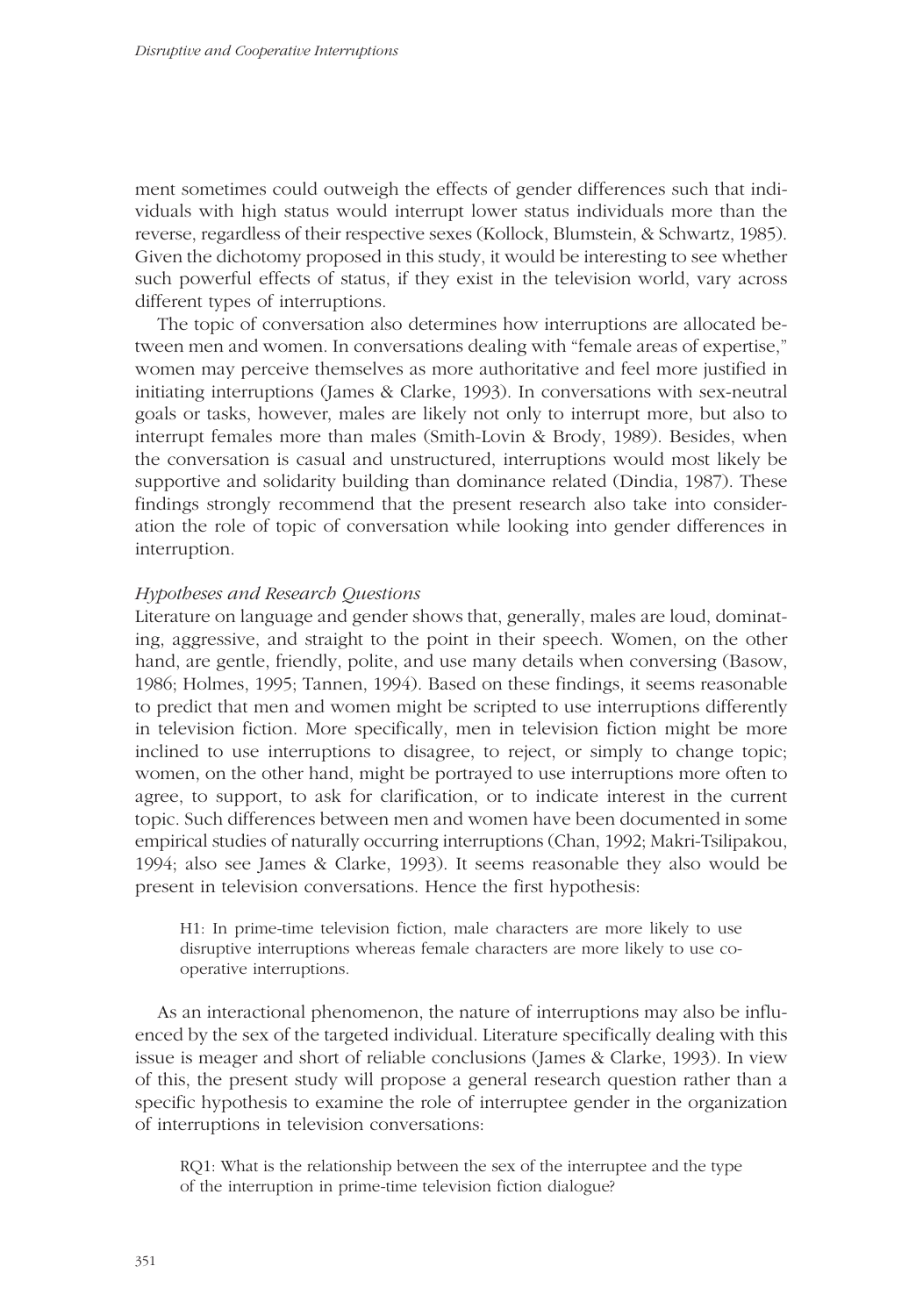As mentioned, status tends to impact the distribution of interruptions such that high status interactants interrupt lower status interactants more than the reverse. Sometimes the effects of status may even override the gender effects in interruption (Kollock, Blumstein, & Schwartz, 1985). However, it should be noted that the effects of status observed in Kollock at al. (1985) were based on a dominance approach, and that the gender differences they considered were differences only in the total number of interruptions initiated by men or women. The present research argues for a typological dichotomy and distinguishes between disruptive and cooperative interruptions, the former related to dominance, the latter solidarity. With this distinction in mind, it seems reasonable to predict that characters of higher status may be more likely to initiate disruptive interruptions whereas characters of lower status may be more likely to utilize cooperative interruptions. In other words:

H2: Status influences the distribution of interruptions in prime-time television fiction such that higher status characters are more likely to interrupt disruptively and lower status characters are more likely to interrupt cooperatively.

Given our focal concern over gender differences, this study also asks to what extent status may be able to suppress or moderate the effects of gender on the distribution of the two types of interruptions.

RQ2: Controlling for status, does gender (still) make any difference in the distributions of disruptive and cooperative interruptions in prime-time television fiction?

As discussed earlier, topic of conversation may also play a part in shaping the distribution of interruptions. The present study makes a distinction between social-interpersonal and work-related conversations in television dialogue. Experimentation has found that cooperative interruptions are characteristic of casual, unstructured conversations (Dindia, 1987), whereas disruptive interruptions are particularly likely to emerge in task-oriented conversations that may involve conflict and competition (Kollock, Blumstein, & Schwartz, 1985; Roger & Nesshoever, 1987; see also James & Clarke, 1993). Although the distinction between casual and task-oriented conversations in well-controlled experimental settings may not be identical to the general topical distinction between social-interpersonal and workrelated interactions, it seems safe to assume that these two distinctions will be consistent in most cases. This study therefore predicts that

H3: In prime-time television fiction, disruptive interruptions are more likely to happen in work-related conversations than in social-interpersonal conversations; cooperative interruptions are more likely to occur in social-interpersonal conversations than in work-related conversations.

As in the case of gender and status, the relationship between gender and conversation topic also raises an interesting issue—gender and topic may work in the same direction and confound one another. This could easily be the case because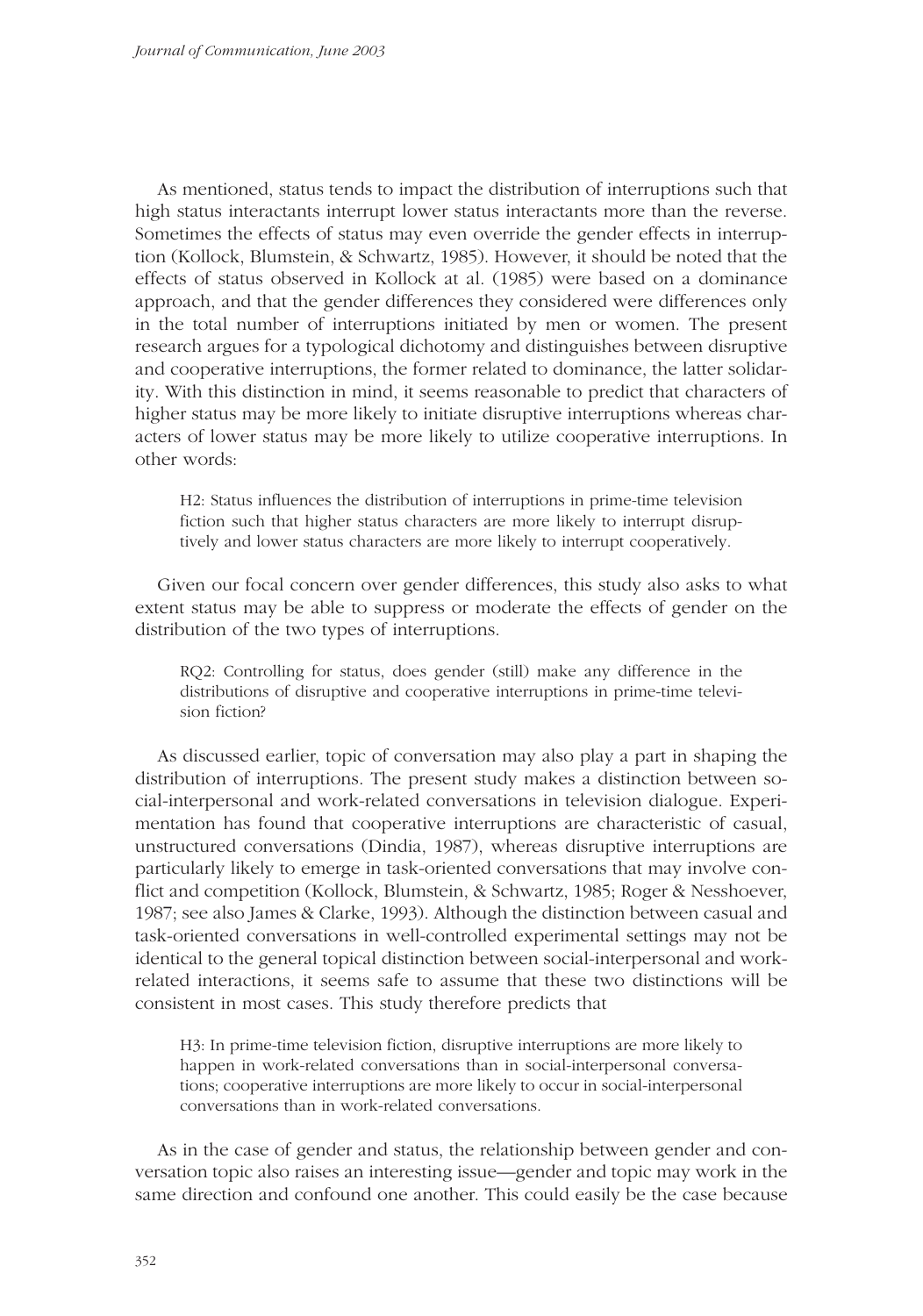in the television world men typically are found in work-related environments and women appear more often in domestic or social settings (Gunter, 1995). In view of this, the present study asks whether different patterns of gender differences emerge in conversations with different topics.

RQ3: In prime-time television fiction, does gender influence the distributions of disruptive and cooperative interruptions differently as conversation topic varies?

## **Method**

Data for this study came from a videotape database gathered for another largescale study conducted at a Midwestern university in the United States. This database contains a composite week of television programming from 10 networks between March and July 2000. The present study, however, used only prime-time fiction (sitcoms and dramas) from the four major U.S. commercial television networks: ABC, CBS, NBC, and FOX.

Conversations in the selected television fiction shows were coded for interruptions. Interruptions were identified by two crucial criteria: (a) The current speaker's turn is stopped before it shows any sign of reaching a transition relevant place, and (b) the second speaker starts speaking in the middle of the current turn with the intention of taking over the floor. According to these criteria, "overlaps" in Zimmerman and West's sense (1975) did not count as interruptions. That is, if a character began to speak "at or very close to a possible transition place in a current speaker's utterance (i.e., within the boundaries of the last word)" (Zimmerman & West, 1975, p. 114), the segment of speech would not be coded as an interruption. Minimal responses, such as "mhm," "uh-uh," and "yeah," which were typically used by the listener to indicate active listening did not count as interruptions either. Furthermore, situations with multiple parties speaking at the same time, for example, in chaotic crime scenes or hospital scenes, were not considered in the coding because it was generally difficult to discern who was speaking to whom.

## *Coding Instrument*

A coding instrument was designed to code the interruptions encountered in the sampled television shows. The variables coded include network (ABC, CBS, NBC, or FOX), genre (sitcom vs. drama), program, gender of the interrupter and interruptee, status differential between the interrupter and interruptee (positive vs. neutral vs. negative), conversation topic when interruption happens (work vs. social-interpersonal), and type of interruption (disruptive vs. cooperative). Operational definitions of key variables in the instrument follow:

*Gender.* Both the interrupters and interruptees were coded for gender. Three levels were given in the instrument: male, female, unknown/undetermined.

*Status differential between interrupter and interruptee.* The effect of status was measured via the status differential between the interrupter and interruptee. Status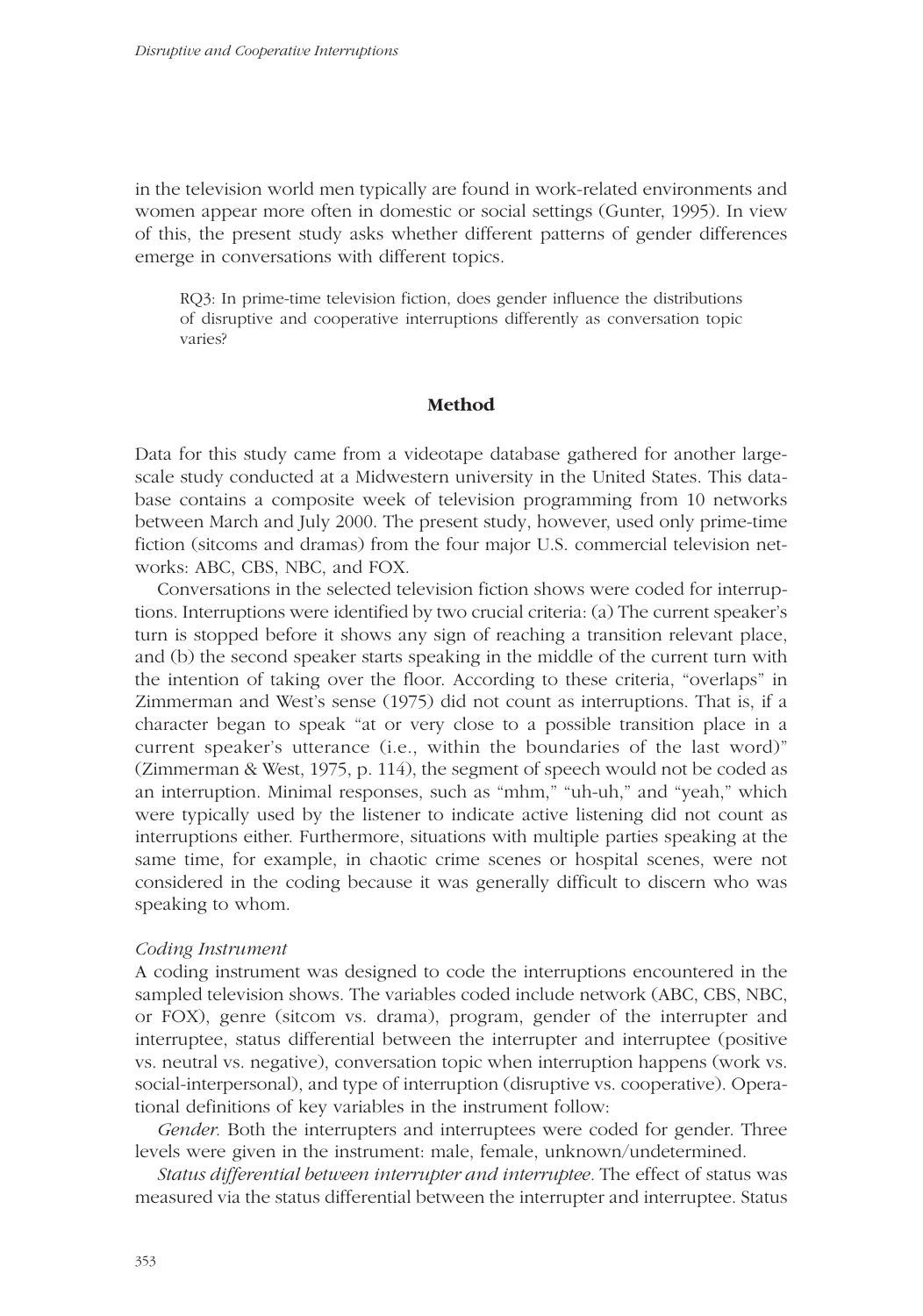differential was coded directly rather than by coding interactants' statuses first and then calculating out the status differential for the interruption. This approach was based on the following considerations: First, coding the status of each interactant would require a very sophisticated coding scheme if reasonable validity was to be achieved. Second, compared to coding status differential directly, coding each interactant individually would be less sensitive to the contextual particularities of each interruption because it takes the interactants out of context in the coding.

Three categories of status differential were used in this study: positive (the interrupter had higher status than the interruptee), neutral (the interrupter and interruptee had equal status), and negative (the interruptee had higher status than the interrupter). When coding for status differential, gender was not the basis of status appraisal. Thus, on encountering an interruption, the coder took into account the interactants' social-economic information, level of superiority, familial relationship, and so on, in order to figure out the status differential between them. At the same time, the specific context of the interruption was considered in the coding decision. For example, normally a conversation between a business manager and his employee would have a status differential in favor of the boss. However, if the boss and the employee went on a business trip together, had an accident, and wound up in the woods struggling to survive, the status differential could be different—especially when the employee turned out to be a person conversant with survival skills.

*Conversation topic.* This study differentiated two categories of conversation topics in television fiction: work and social-interpersonal. Work topics included those predominantly relevant to the speaker fulfilling his or her occupational responsibilities. Business talk, discussion of homework, doctor-patient interaction, and the like would be examples of conversations with work topics. Such conversations typically would occur in workplaces. But they could also emerge in other conversation settings, such as in a restaurant where potential business partners sought to cut a deal over dinner. Social-interpersonal topics, on the other hand, were primarily about socializing, sharing non–work-related information and fostering and developing interpersonal relationships. A chat about sports between friends, a talk between parents and children on the forthcoming vacation, a conversation about the weather between coworkers during a coffee break, for example, would represent instances of social-interpersonal conversations.

*Type of interruption.* Disruptive interruptions included those that served to disagree (e.g., "I don't think so," in response to an expressed opinion), disconfirm (e.g., "That is not true," in response to a statement of fact), reject (e.g., "That is a bad idea," in response to a suggestion), or change the topic (e.g., "Where is my notebook?"—an irrelevant topic started in the middle of whatever the current speaker is saying). Cooperative interruptions, on the other hand, served to show agreement ("You are right, this shirt is a little small," in response to "My shirt feels so tight"), understanding ("I definitely see what you mean," in response to an expressed opinion), interest in the topic ("That's interesting! Did you also…"), or the need for clarification ("Did you just say a thousand?").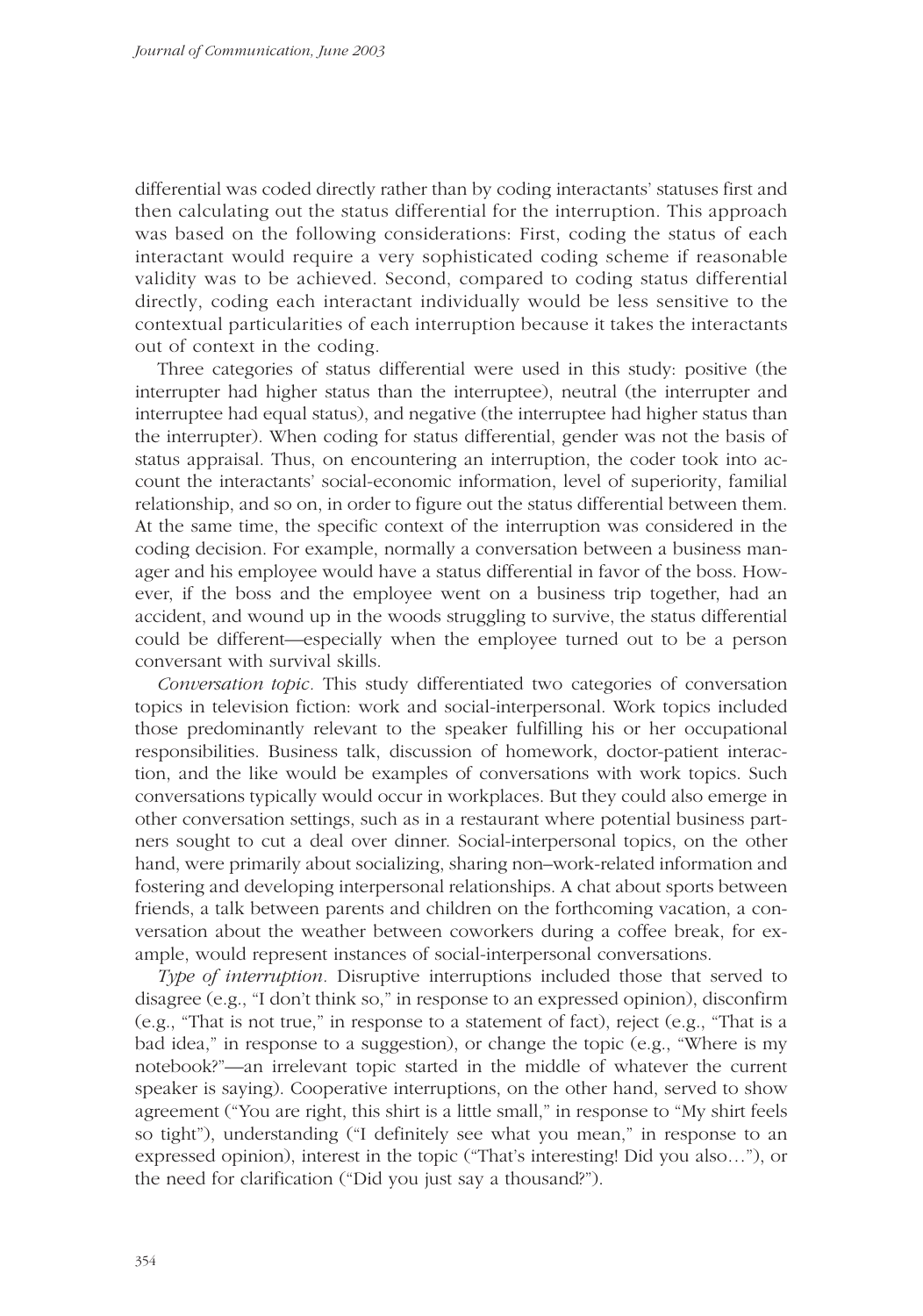#### *Data Collection*

Coding was done in two stages in April and May 2001. In the first stage two coders independently coded about 10% of the sampled television shows. They identified cases of interruptions, which represented more than 10% of the total number of interruptions existing in the sample (435). We subjected their coding of the 49 interruptions to a Krippendorff's  $\alpha$  test and obtained high intercoder reliability scores on all variables (network 1.0, genre 1.0, gender of interrupter 1.0, gender of interruptee 1.0, status .97, topic, .96, type of interruption .92).

Because of the satisfactory level of intercoder reliability, one of the coders went on to the second stage of coding and alone coded all the remaining programs. This coder's coding of the cases used for intercoder reliability test was included in the final dataset.

#### **Results**

Altogether 55 television shows were coded in this study; 27 of them were dramas, 28 were sitcoms. We identified a total of 435 interruptions. In 245 (56%) cases, the interrupters were males; in 189 (43%) cases, the interrupters were females; in one case, the interrupter's gender was unknown or undetermined. Among the characters interrupted, 273 (63%) were males, 161 (37%) were females, 1 was unknown or undetermined in gender.

In 145 (33%) interruptions, the interrupters were of higher status than the interruptees. In 241 (55%) interruptions, the interrupters and the interruptees were of equal status. In 49 (11%) interruptions, the interrupters had lower status than the interruptees. Two hundred and one (46%) interruptions occurred in workrelated conversations and 233 (54%) in social-interpersonal conversations. In one case, the topic of the conversation was unknown. Of the 435 interruptions, 329 (76%) were disruptive, 106 (24%) were cooperative.

All the hypotheses and research questions were tested and answered by chisquare analyses. Cross tabulation between gender of interrupter and type of interruption showed that 81% of the interruptions initiated by men and 68% of the interruptions initiated by women were disruptive. Correspondingly, 19% of the interruptions conducted by men and 32% of the interruptions by women were cooperative. The difference between men and women was significant,  $\chi^2(1, N =$  $(434) = 9.72$ ,  $p = .002$ . H1 was supported.

RQ1 asked whether male and female characters would differ in the types of interruptions they received. About three quarters of the interruptions directed at men (76%) and women (75%) were disruptive. The remaining one fourth were cooperative. There was no significant relationship between the sex of the interruptees and the type of interruptions they received,  $\chi^2(1, N = 434) = .025, p = .88$ .

We did find significant relationship between status and type of interruption,  $\chi^2(2, N = 435) = 9.19$ ,  $p = .01$  (see Table 1). However, the significant relationship was mainly manifested in the differences between cases with neutral status differentials and those with either positive or negative differentials. Most (83%) of the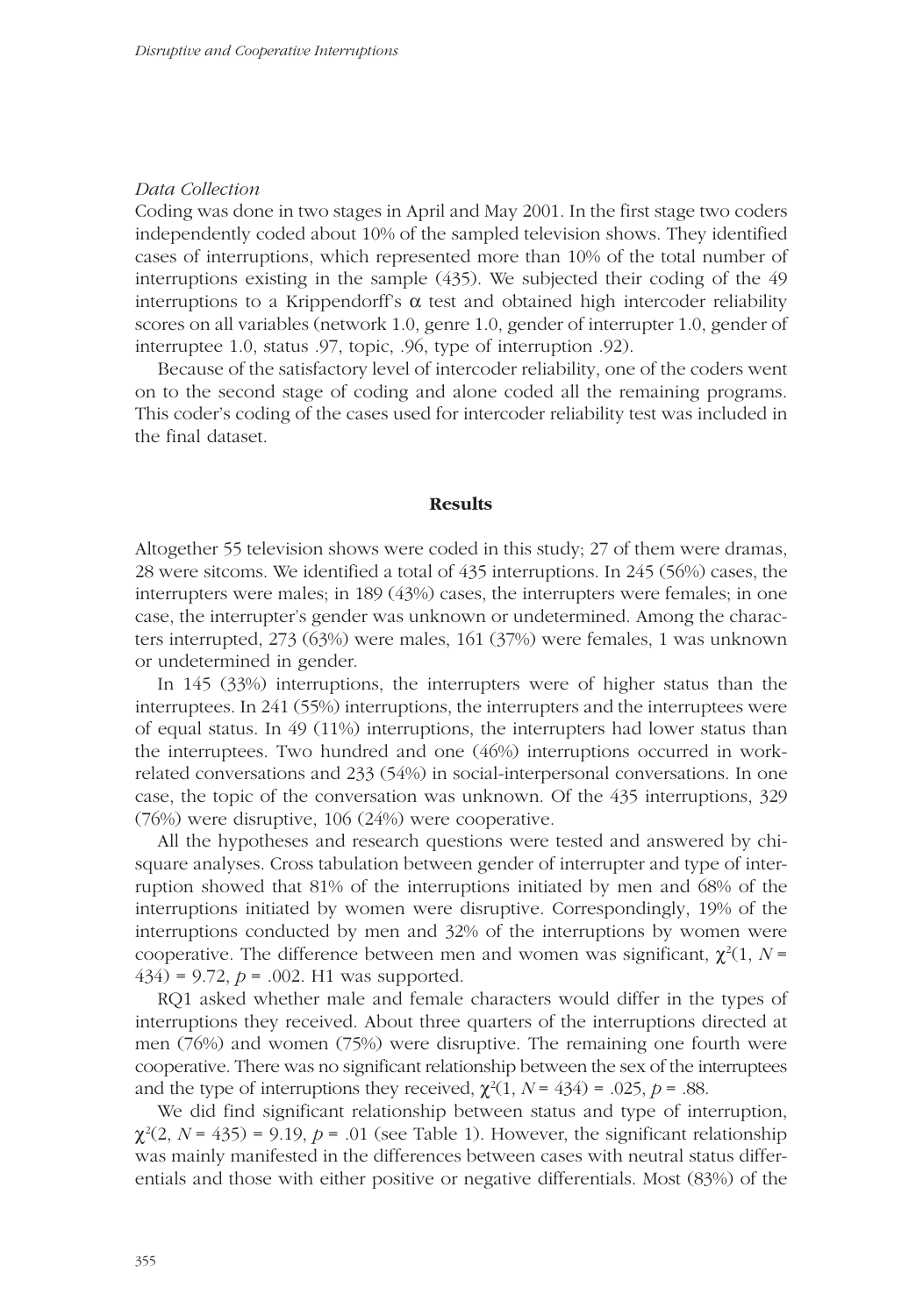|          |            | Type of interruption |  |
|----------|------------|----------------------|--|
| Status   | Disruptive | Cooperative          |  |
| Positive | 121 (83%)  | 24 (17%)             |  |
| Neutral  | 169 (70%)  | 72 (30%)             |  |
| Negative | 39 (80%)   | 10(20%)              |  |
|          |            |                      |  |

**Table 1. Status and Type of Interruption**

interruptions with positive status differentials (the interrupters had higher status than the interruptees) turned out to be disruptive, followed closely (80%) by interruptions with negative status differentials (the interrupters had lower status than the interruptees). In comparison, only 70% of the interruptions with neutral status differentials (interrupters and interruptees were of equal status) were disruptive. The reverse was true for cooperative interruptions. This pattern of results did not provide unequivocal support for H2. Whereas the differences between interruptions with positive differentials and interruptions with neutral differentials were in line with the hypothesis, the differences between interruptions with neutral differentials and interruptions with negative differentials ran counter to the hypothesized relationship.

RQ2 asked whether gender would still make any difference after controlling for status. To answer this question, we conducted a three-way cross tabulation. The results are summarized in Table 2. As the table shows, the significant relationship between gender and type of interruption (H1) held only in the positive status differential category,  $\chi^2(1, N = 144) = 7.57$ ,  $p = .013$ . The influence of gender of interrupter on type of interruption became insignificant when status structure was neutral,  $\chi^2(1, N = 241) = 1.64$ ,  $p = .21$ , or negative,  $\chi^2(1, N = 49) = .86$ ,  $p = .48$ .

Cross tabulation between topic of conversation and type of interruption revealed a significant relationship,  $\chi^2(1, N = 434) = 9.97, p = .002$ . In work-related conversations, 83% of the interruptions were disruptive; in social-interpersonal conversations, 70% of the interruptions were disruptive. On the other hand, 30% of the interruptions in social-interpersonal conversations were cooperative, whereas in work-related conversations, only 17% of the interruptions were cooperative. Thus, H3 was supported.

Finally, we conducted a three-way cross tabulation to examine the interaction between gender and topic of conversation (RQ3). As Table 3 shows, the pattern of gender differences observed earlier (H1) remained significant when the topic of conversation is work-related,  $\chi^2(1, N = 200) = 8.69$ ,  $p = .004$ . It became insignificant in social-interpersonal conversations,  $\chi^2(1, N = 233) = 1.01, p = .2$ .

In further exploratory analysis, the hypotheses and research questions were examined in the contexts of sitcoms and dramas respectively. Because of small sample sizes, some of the tests were unreliable (containing expected values less than 5). These analyses will not be presented here.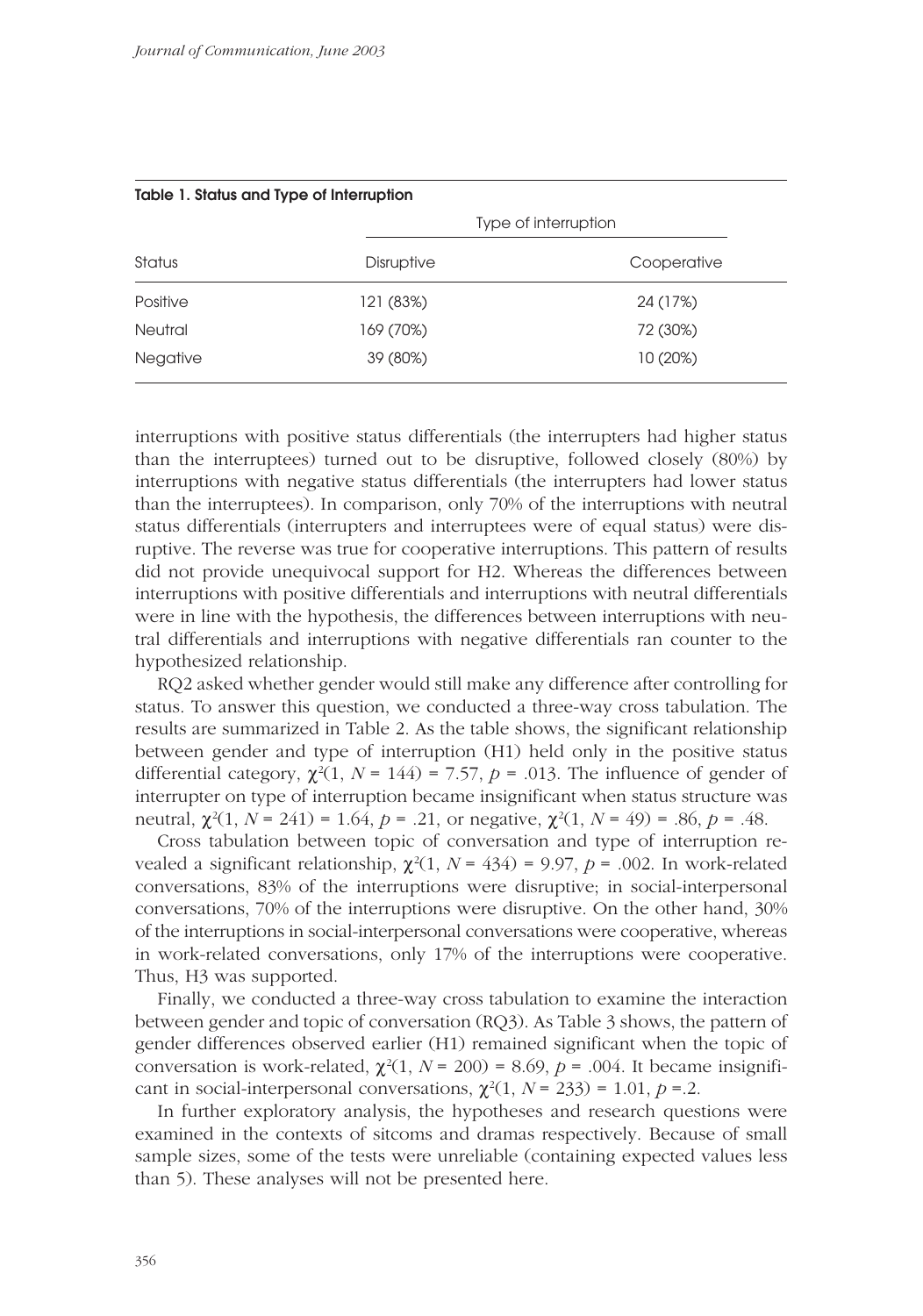|                       | Gender<br>of interrupter | Type of interruption |             |  |
|-----------------------|--------------------------|----------------------|-------------|--|
|                       |                          | Disruptive           | Cooperative |  |
| Positive              | Male                     | 89 (89%)             | 11(11%)     |  |
|                       | Female                   | 31 (70.5%)           | 13 (29.5%)  |  |
| <b>Neutral</b>        | Male                     | 88 (73.9%)           | 31(26.1%)   |  |
|                       | Female                   | 81 (66.4%)           | 41 (33.6%)  |  |
| Negative <sup>a</sup> | Male                     | 22 (84.6%)           | 4 (15.4%)   |  |
|                       | Female                   | 17 (73.9%)           | 6(26.1%)    |  |

# **Table 2. Gender of Interrupter and Type of Interruption Controlling for Status**

a One cell has expected value less than 5.

## *Summary*

Our results showed that gender differences exist in the initiation, but not in the reception, of disruptive and cooperative interruptions. Overall, male characters are more likely to interrupt disruptively and less likely to interrupt cooperatively than female characters. Status differential and conversation topic are also associated with interruption type. Compared with cooperative interruptions, disruptive interruptions are more likely to occur in interactions with either positive or negative status differentials and less likely to occur in interactions with neutral status differentials. Disruptive interruptions are also more likely to occur in work-related conversations and less likely to occur in social-interpersonal conversations than cooperative interruptions. Moreover, the effects of status and topic tend to moderate the effects of gender, such that significant gender differences persist only when the status structure of the situation is positive and when the topic of the conversation is about work.

## **Discussion**

The most important finding in this study is apparently the differential use of disruptive and cooperative interruptions by male and female television characters. This finding clearly suggests that the distinction between disruptive and cooperative interruptions is necessary and important. This distinction does justice to the subtlety of interruptions that are largely overlooked in the dominance tradition of interruption studies. Among all the interruptions identified in this study, about one fourth were cooperative in nature. This proportion alone speaks loudly to the possibility of misleading conclusions if all interruptions were indiscriminately treated as manifestations of power and conflict.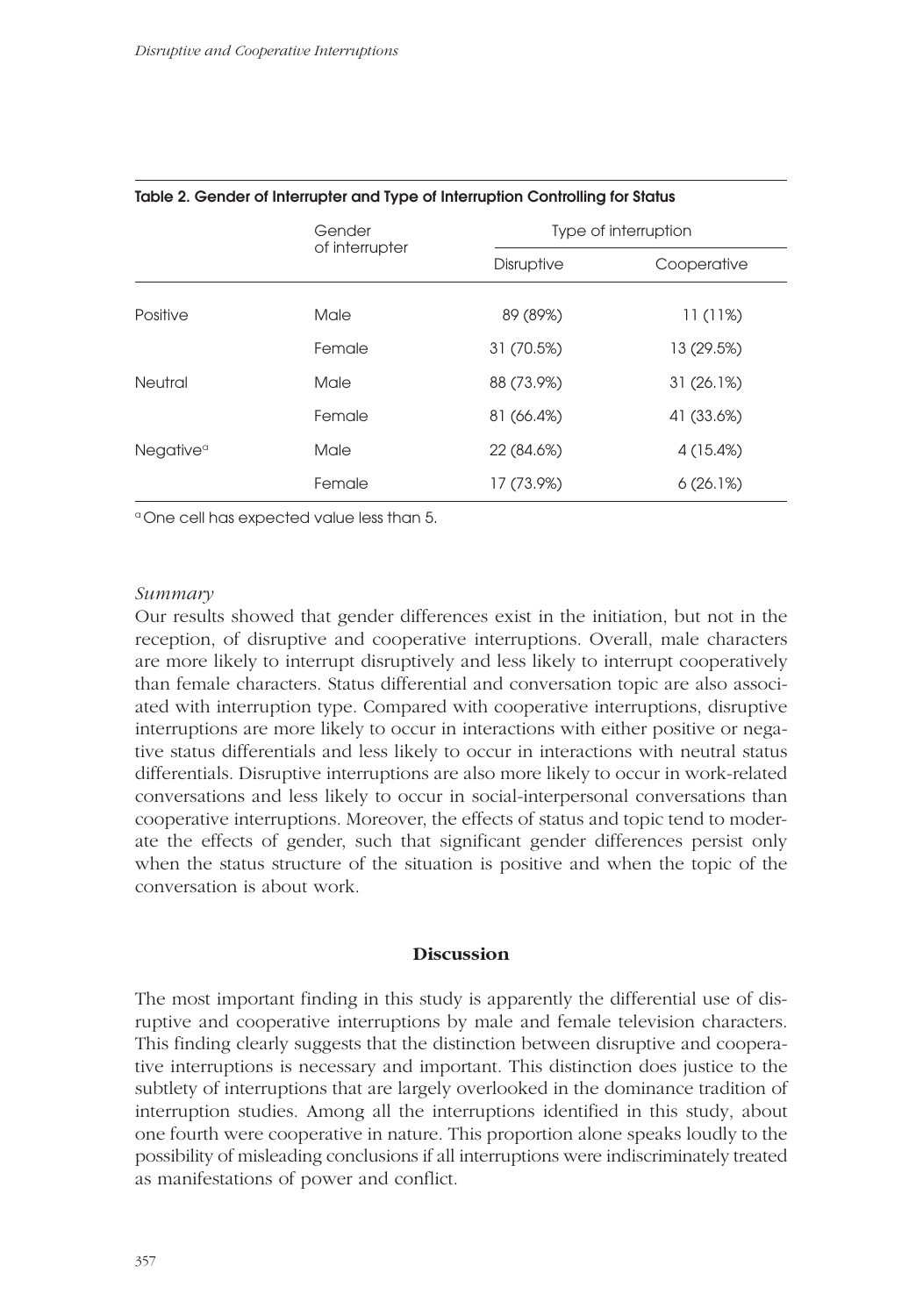|                      | Gender<br>of interrupter | Type of interruption |             |
|----------------------|--------------------------|----------------------|-------------|
| Topic                |                          | Disruptive           | Cooperative |
| Work                 | Male                     | 118 (88%)            | 16 (12%)    |
|                      | Female                   | 47 (71%)             | 19 (29%)    |
| Social-interpersonal | Male                     | 80 (73%)             | 30 (27%)    |
|                      | Female                   | 82 (67%)             | 41 (33%)    |

# **Table 3. Gender and Type of Interruption Controlling for Topic of Conversation**

Among the three hypotheses, H2 (the relationship between status and type of interruption) is the only one that did not receive full support from the data. Curiously, we found that interruptions with negative status differentials are more likely to be disruptive and less likely to be cooperative than interruptions with neutral status differentials. One possible explanation for this phenomenon may be that in the television world, people at the bottom of the social hierarchy have a stronger sense of defiance than people who are in the middle. They can afford to interrupt disruptively more often because they have less to lose. People of middle-level status, on the other hand, tend to be more cautious in conducting disruptive interruptions because more is at stake for them if other people, particularly people of higher status, are offended by their disruptive interactional strategies.

Besides gender and status, topic of conversation also plays a role in determining the use of disruptive and cooperative interruptions in fictional television. Overall, more disruptive interruptions and less cooperative interruptions emerge in workrelated conversations than in social-interpersonal conversations. Such differences are largely in line with the findings of some earlier studies of real-life conversations (Dindia, 1987; Roger & Nesshoever, 1987; also see James & Clarke, 1993).

This research also produced some interesting results with respect to the moderating effects of status and topic on the observed gender differences. Two observations can be made from these findings. First, gender differences uncovered in this study are not the overarching force in deciding how and what kind of interruptions are used in the television world. The effect of gender may become indistinct when status differential is neutral or negative, or when topic of conversation is social-interpersonal. Second, and on the other hand, gender differences persist even when controlling for the effect of status or topic. As previously reviewed, many researchers, frustrated by the inconsistency of findings in traditional interruption research, have suspected that gender differences may not exist at all in interruptions (Aries, 1996; James & Clarke, 1993). Findings from this study offered no support for this suspicion. In prime-time television fiction, gender appears to play an important role in determining how a character interrupts, particularly when the character's status is high or when the topic of conversations is work.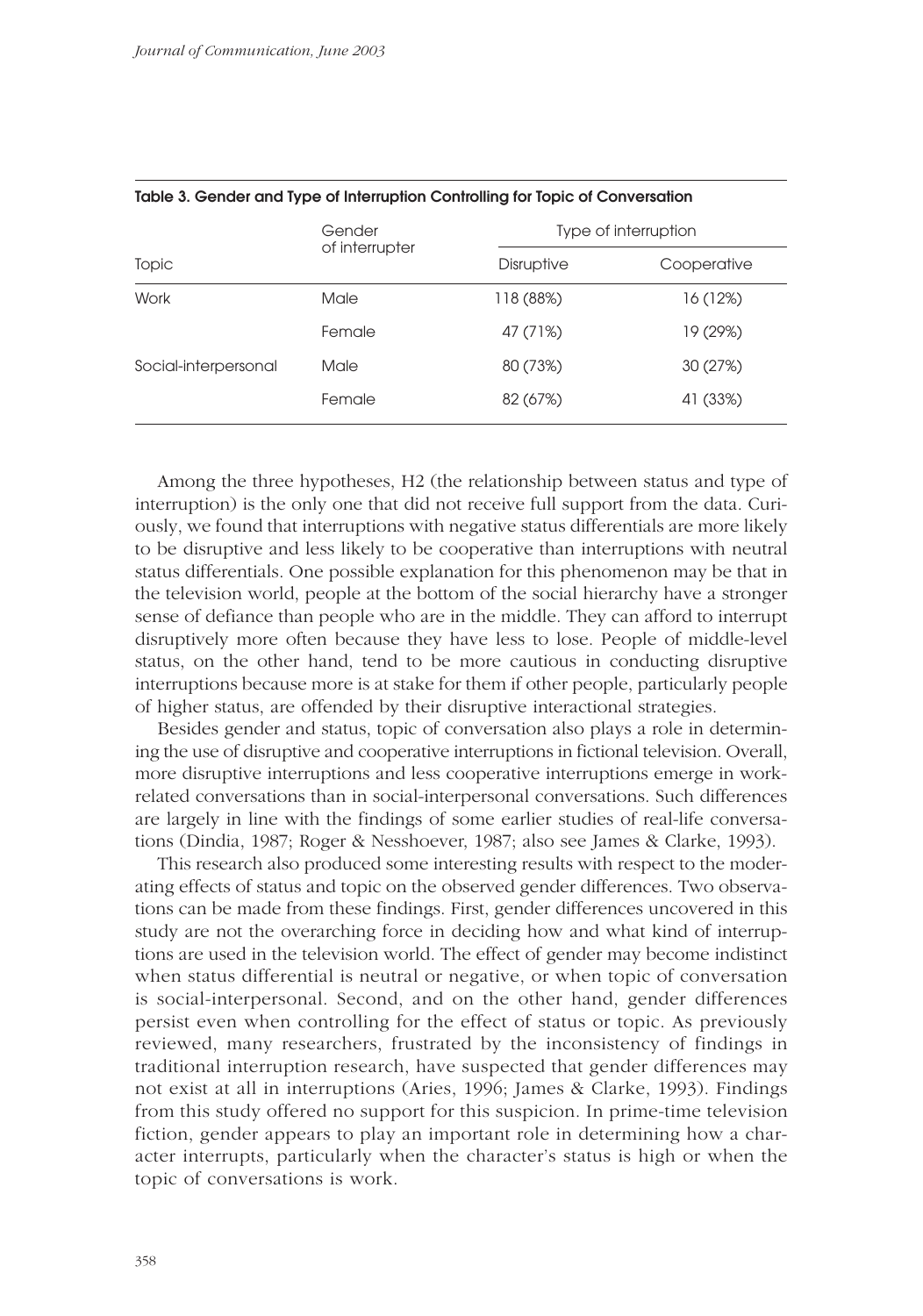The findings of this study have both theoretical and practical implications. First, as discussed above, the typological approach has proven to be a rewarding perspective in the study of interruptions. The gender differences uncovered in this study would be completely obscured if the distinction between disruptive and cooperative interruptions was not made. Furthermore, this typological approach has enabled this study to look in greater depth into the effects of status and topic and their relationship to gender. None of this would have been possible in a study that treats interruption as an invariant expression of dominance and power.

Secondly, this study has demonstrated further that mediated language materials are rich sources of information about interpersonal communication. Earlier research has found that basic conversational mechanisms, in particular the turntaking system, are also at work in interactions on television (e.g., Heritage, Clayman, & Zimmerman, 1988). Proceeding from these observations, this study specifically addressed the way characters interrupt in prime-time television fiction. The findings exhibited a high level of complexity and intricacy. TV characters not only interrupt for a variety of purposes, they also adjust their interrupting behaviors according to their own gender, and the status of their conversational partners, as well as the subject matter of the conversation, much as real people converse in the real world. In this sense, such findings have rendered ample support to Lakoff and Tannen's belief that artificial dialogue represents "an internalized model or schema for the production of conversation" (Tannen, 1994, p. 139).

At this point we must acknowledge that important differences exist between interruptions in television fiction and interruptions in real life. Fictional dialogue on television is, after all, fictional. It is "unnatural" by definition. Indeed, television often makes its characters interrupt in different ways and with different frequencies than people normally would in the real world. At times such aberrations brusquely violate social conventions, and the audience is shocked. Perhaps more often, though, they tend to exploit those conventions hyperbolically just so that characters can be portrayed more vividly (for example, by making David Spade's character in *Just Shoot Me* use disruptive interruptions constantly in order to portray him as an obnoxious man).

The profound significance of this exaggerated, and sometimes distorted, reflection of the reality is richly illustrated by research considering the extent to which television viewing is also a learning process (e.g., Bandura, 1977). How, though, do we characterize the general message viewers may learn from watching television interruptions? The findings of this study may be interpreted differently by scholars holding different theoretical and political viewpoints. For mass communication scholars concerned with stereotypical portrayals of women in the media, the observed gender differences could be viewed as additional evidence for the existence of stereotypes on television. In the television world, women still need to be more polite, more supportive, and more accommodating than men in their speech, even when they are interrupting. As such, today's fictional television not only mirrors the stereotypical perceptions of women in society at large, it may also strengthen these perceptions and help reinforce the way women verbally conduct themselves in the real world.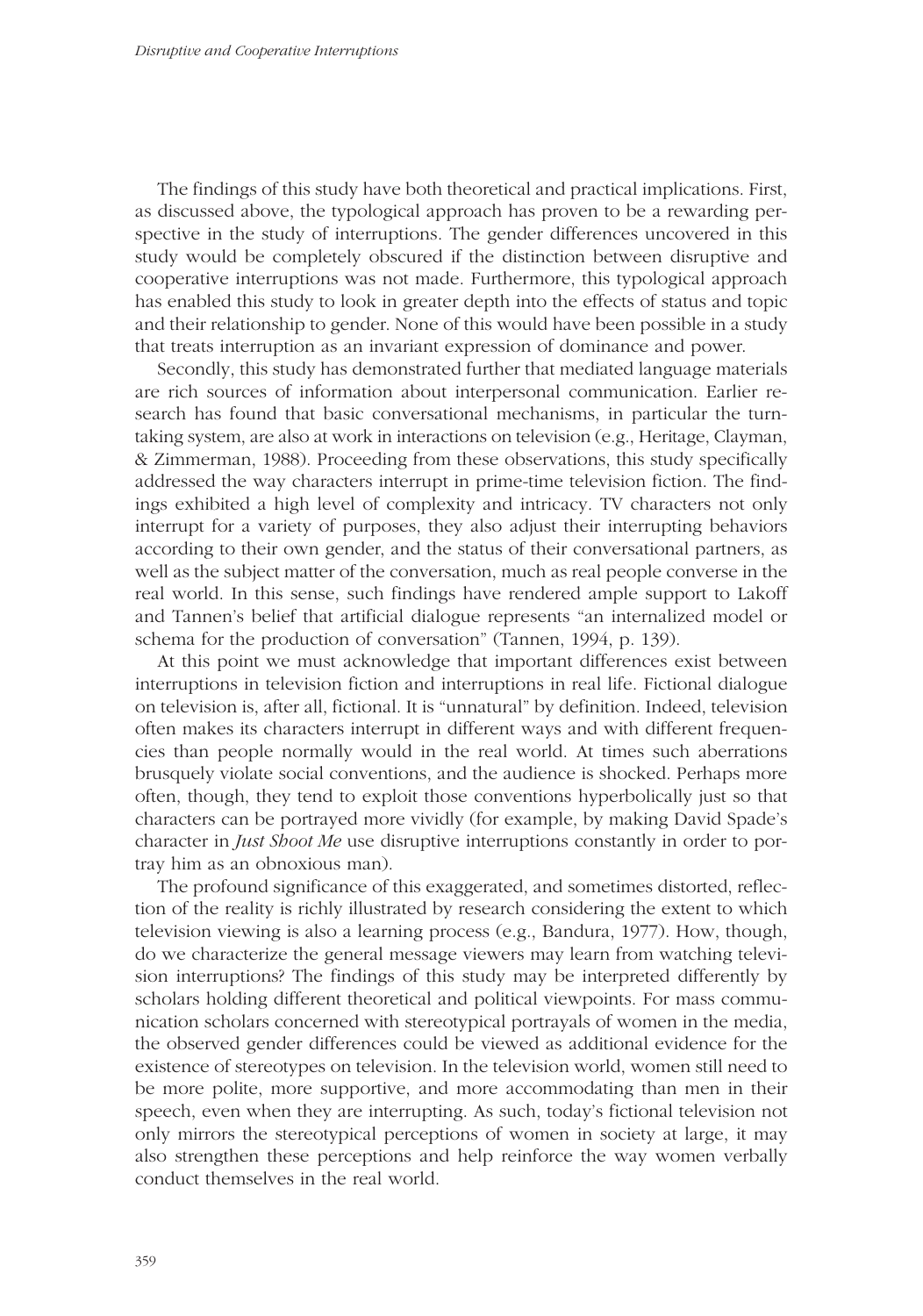The same line of reasoning, however, also points at some positive implications the present research may have for television production. Many currently running shows have allegedly been trying to empower women by putting women outside the home sphere and locating them in powerful positions in workplaces. The findings of this study, however, suggest that changing the ways women are linguistically portrayed on television, including the ways in which they use interruptions, may be another venue to achieve that purpose.

#### *Limitations of the Present Study*

A major limitation of the present study is its small sample. Although 55 shows were coded in this study, the number of interruptions observed was not large enough to allow for reliable genre comparison or further investigation of interactions between the major variables. The data could accommodate only three-way cross-tabulations. Four- or higher-way cross tabulations would leave many cells with expected values less than 5, thus rendering the results of chi-square analyses unreliable.

Another limitation of this study is that it looked only at television dialogue from a narrow range of programming. It did not look at daytime shows, nor did it look at shows from anywhere other than the four U.S. commercial networks. This sampling method certainly limits the scope of generalization for the findings of this study.

#### *Suggestions for Future Research*

Future research should tap into the possibility that different kinds of gender politics may be at work in different genres of programming. For example, in view of the different natures of sitcoms and dramas, it seems reasonable to speculate that female characters in sitcoms may use more disruptive interruptions in work-related conversations than those in dramas. The typological approach can also be applied to nonfiction programming. A few research studies have investigated the use of interruptions in political debates and talk show interviews (Brinson & Winn, 1997; Bull & Mayer, 1988). It would be interesting to see how interruptions with different natures are allocated between interviewers and interviewees, between debate participants, between sports commentators, between cohosts of news broadcasts, and so forth.

Experiments can also be designed to test the differential effects of disruptive and cooperative interruptions on television viewers' perceptions. Subjects can be presented with excerpts of different types of interruptions and then asked to evaluate both the interrupter and the interruptee and the relationship between the two. Such evaluations may then be related to the viewers' general social attitudes, particularly gender-related beliefs. Results from this kind of research would provide further justification for the study of characters' linguistic behaviors on television.

Finally, this research has illustrated the fruitfulness of using television data to study interruption. Speech communication researchers should feel encouraged to examine other conversational phenomena, such as conversational repair or topic switching, in the context of television dialogue.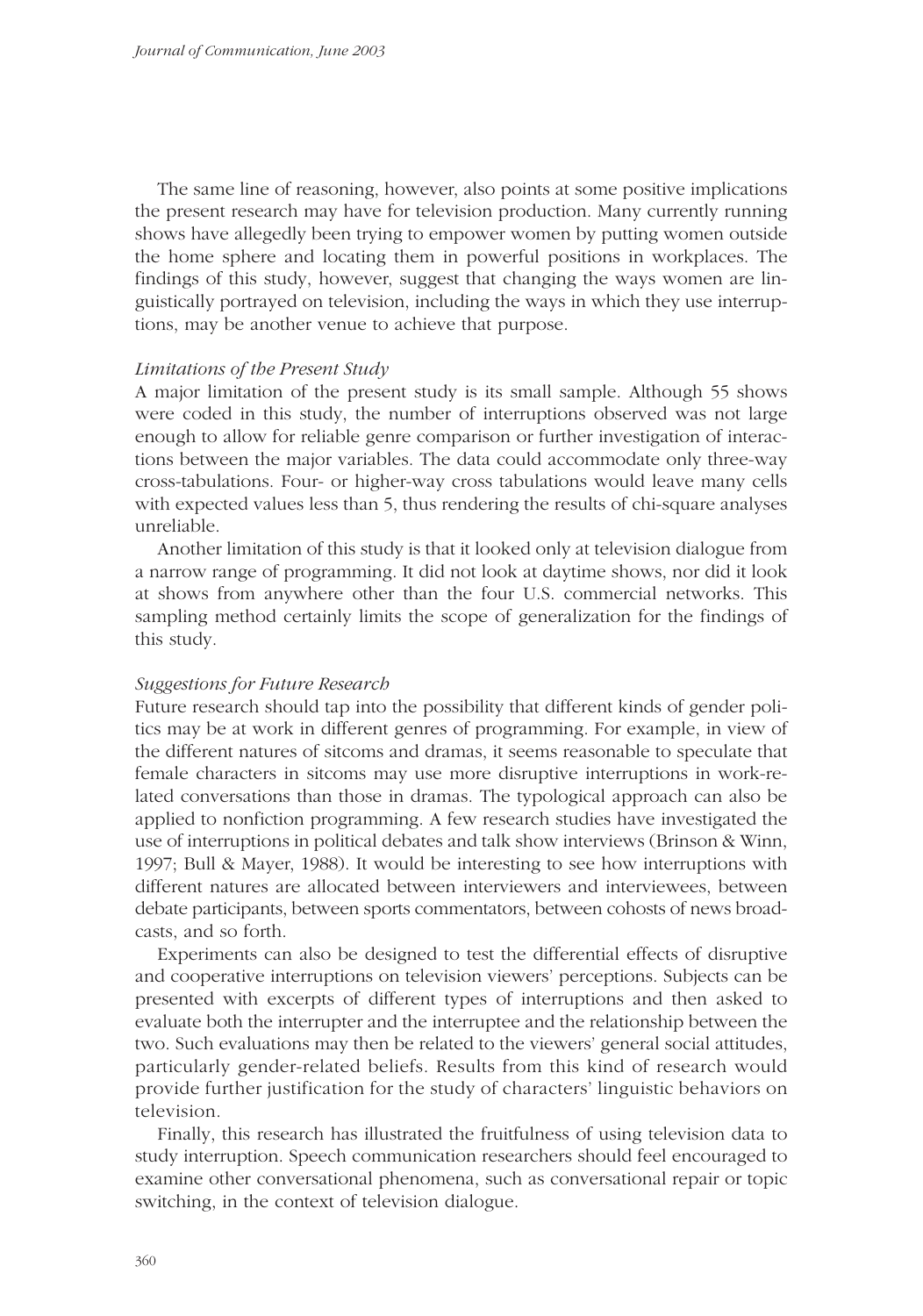#### **References**

- Anderson, K. J., & Leaper, C. (1998). Meta-analyses of gender effects on conversational interruptions: Who, what, when, where, and how. *Sex Roles, 39*, 225–252.
- Aries, E. (1996). *Men and women in interaction: Reconsidering the differences*. New York: Oxford University Press.
- Bandura, A. (1977). *Social learning theory*. Englewood Cliffs, NJ: Prentice-Hall.
- Barbatsis, G., Wong, M., & Herek, G. (1983). A struggle for dominance: Relational communication patterns in television drama. *Communication Quarterly, 31*, 148–155.
- Barner, M. R. (1999). Sex-role stereotyping in FCC-mandated children's educational television. *Journal of Broadcasting & Electronic Media, 43*, 551–564.
- Basow, S. (1986). *Gender stereotypes: Traditions and alternatives*. Monterey, CA: Brooks/Cole.
- Brinson, S. L., & Winn, J. E. (1997). Talk shows' interpersonal conflicts. *Journal of Broadcasting and Electronic Media, 41*, 25–39.
- Bull, P., & Mayer, K. (1988). Interruptions in political interviews: A study of Margaret Thatcher and Neil Kinnock. *Journal of Language and Social Psychology, 7*, 35–45.
- Chan, G. (1992). Gender, roles, and power in dyadic conversations. In K. Hall, M. Bucholtz, & B. Moonwomon (Eds.), *Locating power* (pp. 57–67). Berkeley: Berkeley Women & Language Group, University of California.
- Coon, C., & Schwanenflugel, P. (1996). Evaluation of interruption behavior by naïve encoders. *Discourse Processes, 22*, 1–24.
- Dindia, K. (1987). The effects of sex of subject and sex of partner on interruptions. *Human Communication Research, 13*, 345–371.
- Esposito, A. (1979). Sex differences in children's conversation. *Language and Speech, 22*, 213–220.
- Gunter, B. (1995). *Television and gender representation*. London: John Libbey.
- Hannah, A., & Murachver, T. (1999). Gender and conversational style as predictors of conversational behavior. *Journal of Language and Social Psychology, 18*, 153–174.
- Heritage, J., Clayman, S., & Zimmerman, D. (1988). Discourse and message analysis: The microstructure of mass media messages. In R. Hawkins, J. Wiemann, & S. Pingree (Eds.), *Advancing communication science: Merging mass and interpersonal processes* (pp. 77–109). Newbury Park, CA: Sage.
- Holmes, J. (1995). *Women, men and politeness*. Singapore: Longman.
- Hutchby, I. (1992). Confrontation talk: Aspects of "interruption" in argument sequences on talk radio. *Text, 12*, 343–371.
- James, D., & Clarke, S. (1993). Woman, men, and interruptions: A critical review. In D. Tannen (Ed.), *Gender and conversational interaction* (pp. 231–280). New York: Oxford University Press.
- Kalcik, S. (1975). ". . . like Ann's gynecologist or the time I was almost raped": Personal narratives in women's rap groups. *Journal of American Folklore, 88*, 3–11.
- Kennedy, C. W., & Camden, C. (1983). A new look at interruptions. *Western Journal of Speech Communication, 47*, 45–58.
- Kollock, P., Blumstein, P., & Schwartz, P. (1985). Sex and power in interaction: Conversational privileges and duties. *American Sociological Review, 50*, 34–46.
- Lauzen, M. M., & Dozier, D. M., (1999). Making a difference in prime-time: Women on screen and behind the scenes in the 1995–96 television season. *Journal of Broadcasting & Electronic Media, 43*, 1–19.